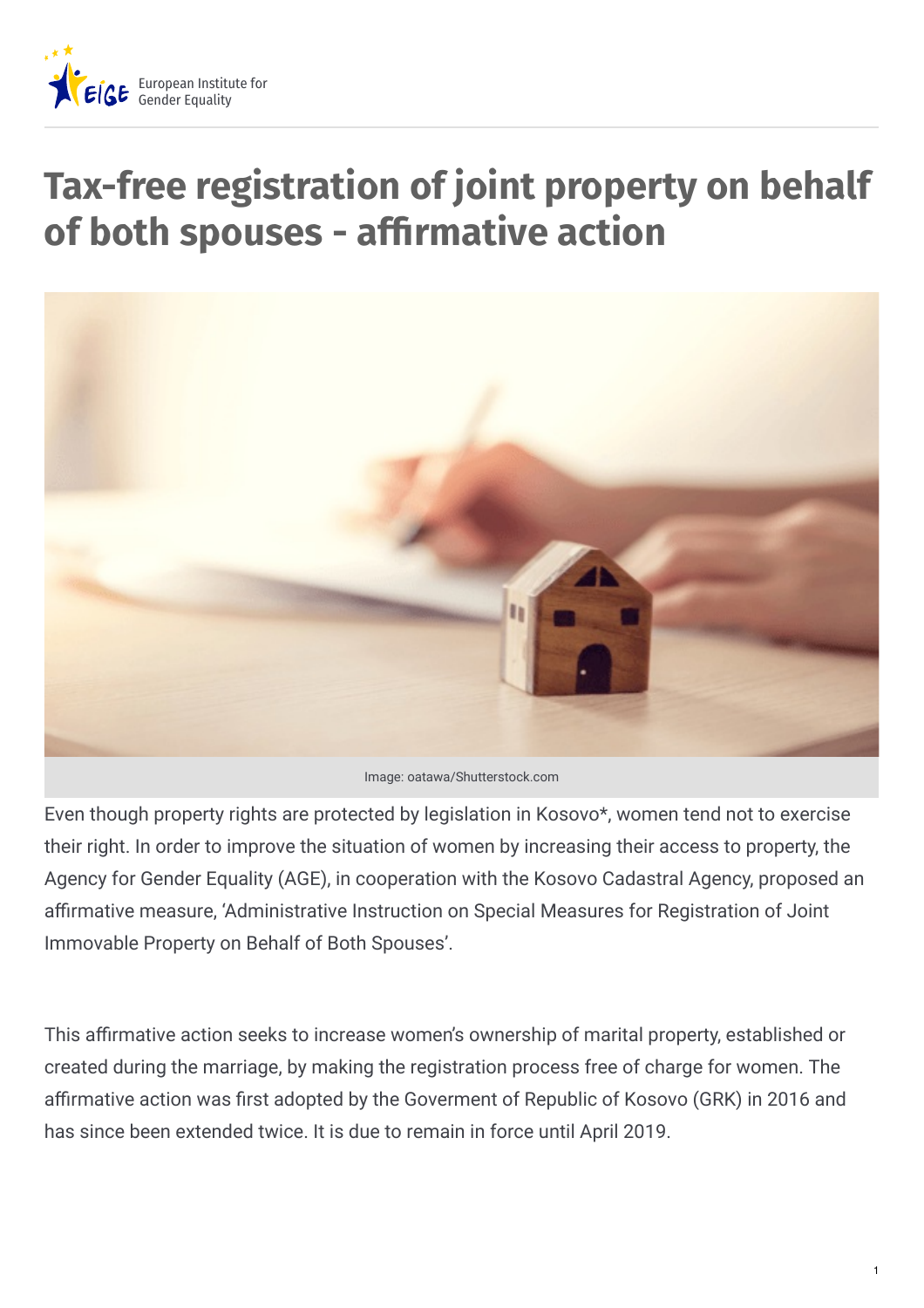AGE organised an awareness campaign, showing a promotional video on Kosovo's public service broadcaster (RTK) and three local TV media channels, and displaying 120 posters and billboards across the territory of Kosovo. By December 2017, 1,197 couples across the country had registered their joint property, free of charge.

**Implementing entity:** Office of the Prime Minister/ Agency for Gender Equality/ Cadastral Agency

\*This designation is without prejudice to positions on status, and is in line with UNSCR 1244 and the ICJ Opinion on the Kosovo Declaration of Independence.

#### **Impact of the afrmative action**

This affirmative action has worked well in Kosovo. In the first year of the affirmative measure 'Administrative Instruction on Special Measures for Registration of Joint Immovable Property on Behalf of Both Spouses', 597 cases were registered free of charge between March and December 2016. In the second year, 1,197 cases were accepted by December 2017, while the first six months of 2018 saw 613 cases of women registering their marital property free of charge.

#### **Transferability to other contexts**

The Constitution of the Republic of Kosovo states that gender equality is a fundamental value of society. It considers gender equality a foundational basis for the democratic development of society, providing equal opportunities for female and male participation in political, economic, social, cultural and other areas of societal life (Article 7, Item 2). The UN Convention on the Elimination of All Forms of Discrimination Against Women (CEDAW) is an integral part of the Constitution of Kosovo and even prevails over national legislation. However, the legal framework is hampered by the practical application of traditional aspects and approaches to social development, particularly in economic, political and social terms.

Although the law states that property created during conjugal life must be registered in the names of both spouses, the data suggest that this did not apply in practice prior to the measure. According to the 2016 Household Budget Survey, only 11% of married women owned homes / Fats.